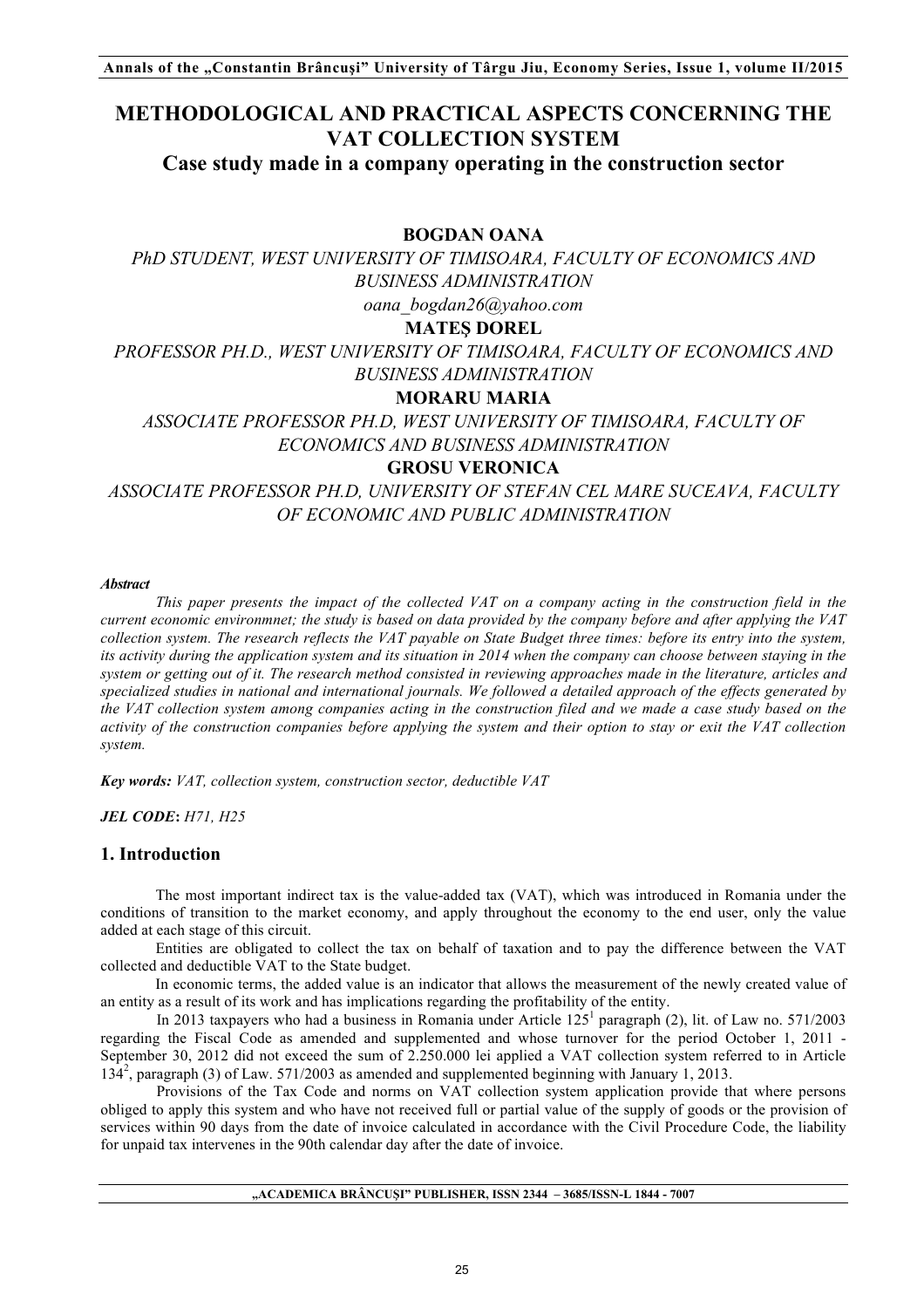Under the current legislative provisions the right of deduction of VAT on sales made by a taxable person is deferred until the tax on the goods and services that have been delivered or rendered was paid to the supplier / provider even if some of the operations of the taxpayer are excluded from the VAT collection system. In other words the legislative provisions of the Tax Code defer tax deduction for purchases of a taxpayer applying VAT collection system until the total or partial invoice payment to the supplier / provider.

Applying this system was supposed to lead to economic growth, to a reduced unemployment rate and to increase Romania's competitiveness in attracting foreign investment and in ensuring a fiscal framework to support SMEs with the main aim of increasing the velocity of money in the economy and efficient collection of VAT .

However after one year from its implementation in January 2014 major changes have taken place in the application of VAT collection system in Romania. Thus according to Government Emergency Ordinance no. 111/2013 published in the Official Gazette on December 19, 2013 regarding the tax measures to amend certain acts, the system becomes optional for taxpayers whose turnover in the previous calendar year does not exceed the threshold of 2.250.000 lei .

According to NAFA taxable persons who on January 1, 2014 apply VAT collection system have the following possibilities:

\* Whether they continue the application of the system: without filing any notice provided they are eligible for applying the system;

\* Whether they require removal from the register of taxable persons applying VAT collection system by sending a notification to the competent tax authorities at any time during the year 2014. This provision shall not apply to taxable persons who are registered for VAT in the year 2014 and opting for application of the VAT receipts which are required to operate the system until at least the end of 2014 unless they exceed the sum of 2.250.000 lei.

In case of taxpayers who continue applying the VAT collection system and those leaving the system for the operations whose chargeable event occurred until December, 31, 2013 and for the invoices issued before that date where the 90th calendar day after the invoice date or deadline required by law to issue the invoice is after December 31, 2013 the chargeability of tax occurs on full or partial consideration receipt of the goods delivered / services.

### **2. The VAT collection system applied in the construction sector**

To reflect from practical point of view at the application of the VAT collection system in the construction field we conducted a case study based on data from a construction company that performed work replacing the water pipe in a village of Timis County. The analysis reflects the situation of the company:

\* before applying the VAT collection system;

\* input in the VAT collection system;

\* option to cancel or continue the application of the VAT collection system.

From the data provided by the company to carry out the work of replacement of water pipe, direct expenditures are presented in the table below:

|        | nount of un eet costs- partial uata |               |
|--------|-------------------------------------|---------------|
| Nr.crt | <b>Direct costs</b>                 | Value:<br>lei |
| ı.     | <b>Materials</b>                    | 335.423,38    |
| 2.     | Labour                              | 157.638,95    |
| 3.     | <b>Machinary</b>                    | 74.431,23     |
|        | <b>Transport</b>                    | 12.375,00     |

# **Table no.1 The amount of direct costs- partial data**

**TOTAL 579.868,56** *Source: own interpretation after the estimate* 

At these direct expenditures, specifically at labour costs, we add the contribution due by the company to the State Budget and in this way we achieve a complete picture of the direct costs necessary for carrying out the work.

**(1)** *contribution to the social insurances:* 157.638,95 lei \* 0,20800 = 32.788,90 lei **(2)** *the social insurance contribution of unemployment:* 157.638,95 lei \* 0,00500 = 788,19 lei **(3)** *the contribution to the guarantee fund:* 157.638,95 lei \* 0,00250 = 394,10 lei **(4)** contribution to social health insurance: 157.638,95 lei \* 0,05200 = 8.197,23 lei **(5)** *the contribution of risk and accident insurances:* 157.638,95 lei \* 0,00306 = 482,38 lei **(6)** *the contribution for medical holidays:*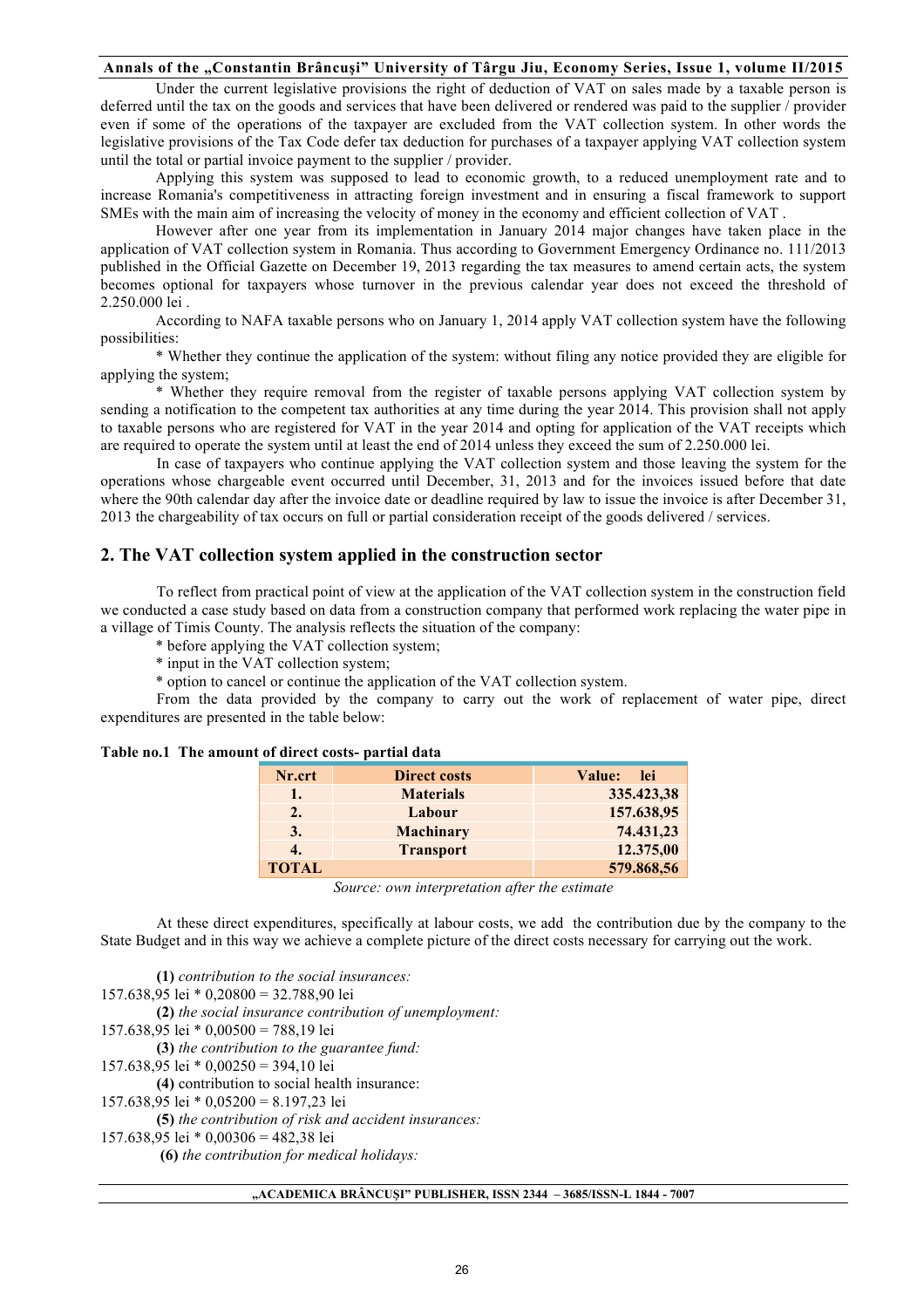157.638,95 lei \* 0,00850 = 1.339,93 lei

 $(1) + (2) + (3) + (4) + (5) + (6) = 43.990,73$  lei

If we add the amount of 43.990,73 lei to the labour costs, the total direct expenditure is shown in the following table:

**Table no.2 The amount of direct costs – final data** 

| Nr.crt       | <b>Direct costs</b> | <b>Value:</b>                         | lei        |
|--------------|---------------------|---------------------------------------|------------|
| 1.           | <b>Materials</b>    |                                       | 335.423,38 |
| 2.           | Labour              | $157.638,95 + 43.990,73 = 201.629,68$ |            |
| 3.           | <b>Machinary</b>    |                                       | 74.431,23  |
| 4.           | <b>Transport</b>    |                                       | 12.375,00  |
| <b>TOTAL</b> |                     |                                       | 623.859,29 |

*Source: own interpretation after the estimate* 

Graphic, the structure of the direct expenditure is reflected in the following chart:



**Figure no.1 The structure of direct costs**

*Source: own interpretation after the estimate* 

As can be seen from the figure, the materials used to carry out the replacement of water pipe have the highest value, respectively 335.423,38 lei, from the total of direct expenditure, namely 623.859, 29 lei. As a percentage, the value of materials in the total of direct expenditure is 54%. The costs of Labour rises to the level of 201.629,68 lei and represent 32% of the total direct expenditure. The cost of the machinery used in production has a value of 74.431,23 lei, and as percentage in the total costs represent 12%. The costs of transport represents 2% of total direct costs, namely 12.375 lei.

To calculate the indirect costs, on the total of direct expenditures the company applies a percentage set at 6% to carry out the work of replacement of the water pipe.

By multiplying the direct expenditures with 6%, we will find the value of the indirect expenditures:

*Direct expenditures* \* 
$$
6\%
$$
 = *indirect expenditures* 623.859.29 \* 0.06 = **37.431.56 lei**

$$
623.859.29 \qquad *0.06 = \qquad 37.431
$$

The sum of direct and indirect expenditures is:

*Direct expenditures+indirect expenditures:*

623.859,29 + 37.431,56 **= 661.290,85 lei**

The company's profit is calculated by applying a percentage, in this case, 4% over the amount of direct and indirect expenditures:

Company's profit  $=$  ( direct expenditures+indirect expenditures )

$$
= 0.04 * 661.290,85
$$

$$
= 26.451,63 \text{ lei}
$$

For services carried out for the customer the company collects VAT in a percentage of 24%. This rate applies to the total cost of the order and is calculated according to the following formula:

Total cost of the order: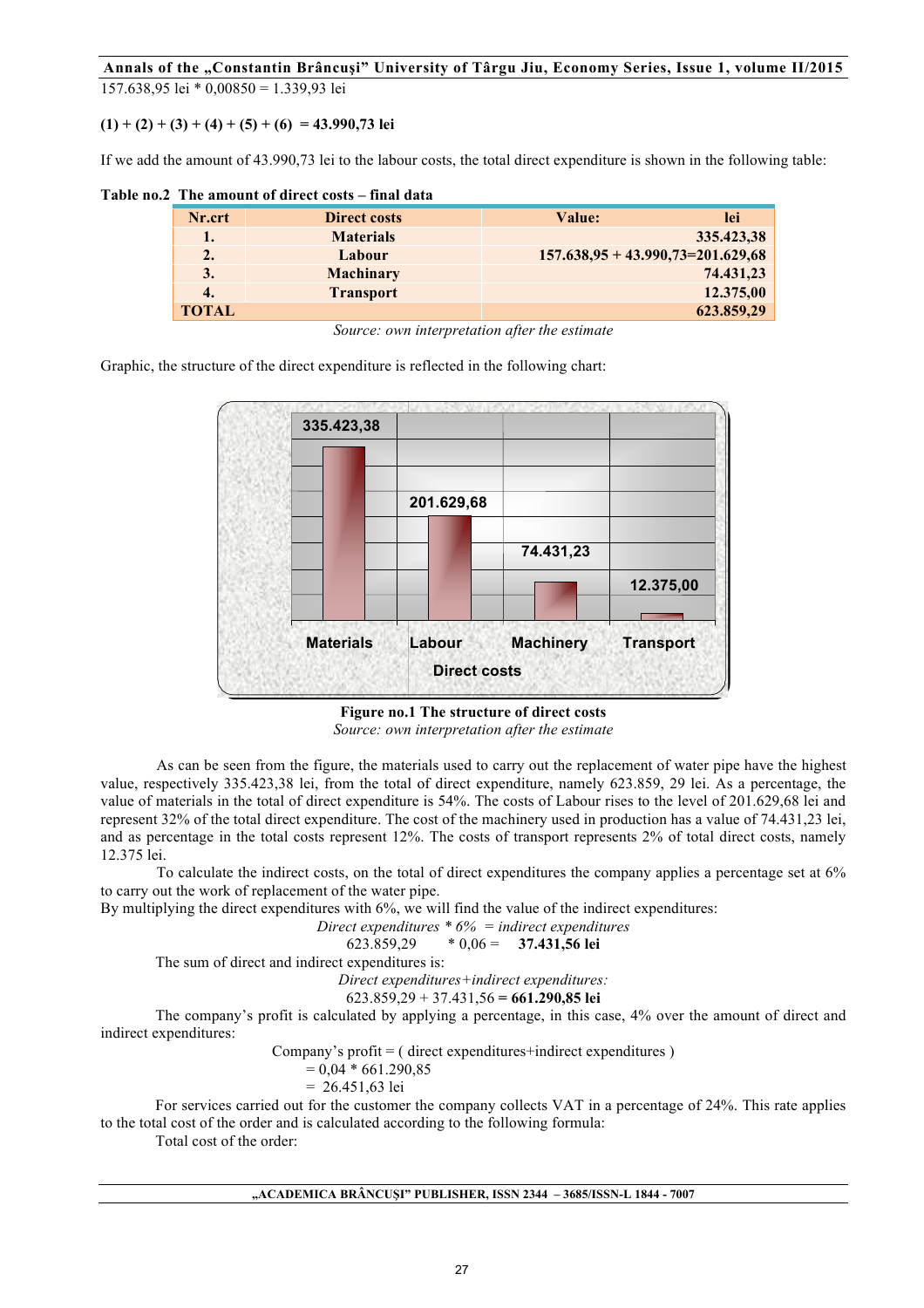VAT=  $24\%$  \* ( direct expenditures + indirect expenditures +profit)

 $= 0.24 * 687.742.48$ 

$$
= 165.058,20 \text{ lei}
$$

Having the value of the direct and indirect expenditures and the calculated profit, we can build the estimate for the replacement of water pipe.

| TADU NO. 9 THU USUMARU VI UIU WOLIV |                                                  |               |  |  |
|-------------------------------------|--------------------------------------------------|---------------|--|--|
| Nr.crt                              | <b>Specification:</b>                            | lei<br>Value: |  |  |
| 1.                                  | <b>Total direct expenditures</b>                 | 623.859,29    |  |  |
| 2.                                  | <b>Total indirect expenditures</b>               | 37.431,56     |  |  |
| 3.                                  | <b>Profit</b>                                    | 26.451,63     |  |  |
| 4.                                  | <b>TOTAL ESTIMATE (1+2+3)</b>                    | 687.742,48    |  |  |
|                                     | <b>VAT</b>                                       | 165.058,20    |  |  |
| 6.                                  | <b>TOTAL ESTIMATE + VAT <math>(4 + 5)</math></b> | 852.800.68    |  |  |
|                                     |                                                  |               |  |  |

| Tabel no. 3 The estimate of the work |  |  |  |
|--------------------------------------|--|--|--|
|                                      |  |  |  |

*Source: own interpretation after the estimate* 

Graphic, the estimate is reflected in the following chart: chart no.2



**Figure no.2 The estimate of the order** *Source: own interpretation after the estimate* 

As can be seen from the figure no. 2, the direct expenditures used to carry out the replacement of water pipe have the highest value, respectively 623.859,29 lei, from the total of the order, namely 687.742,48 lei. As a percentage, the value of direct expenditures in the total of the order is 91%. The indirect expenditures rise to the level of 37.431,56 lei. The company's profit has a value of 26.451,63 lei, and as percentage in the total order represents 4%.

### **I. Before the entry into the VAT system**

Before the application of the VAT receipts when purchasing materials on the invoice issued by the supplier, the VAT registered in those documents represented the deductible VAT of the construction company whether such purchase invoices were paid or not. The VAT highlighted on the construction company invoice emitted for work represented the VAT collected whether or not the invoice was paid by the beneficiaries.

Applying this mechanism and on the estimation previously given at the end of the reporting period, the construction company registered the following results:

| Table no. 4 VAT calculation.                   |                                       |        |            |  |
|------------------------------------------------|---------------------------------------|--------|------------|--|
| Nr.crt                                         | <b>Specification:</b>                 | Value: | <b>lei</b> |  |
|                                                | Collected VAT                         |        | 165.058,20 |  |
|                                                | Deductible VAT (335.423,381ei*24/124) |        | 64.920,65  |  |
|                                                | <b>Pavable VAT</b>                    |        | 100.137,55 |  |
| Source (own interpretation after the estimate) |                                       |        |            |  |

#### **Table no. 4 VAT calculation:**

**"ACADEMICA BRÂNCUŞI" PUBLISHER, ISSN 2344 – 3685/ISSN-L 1844 - 7007**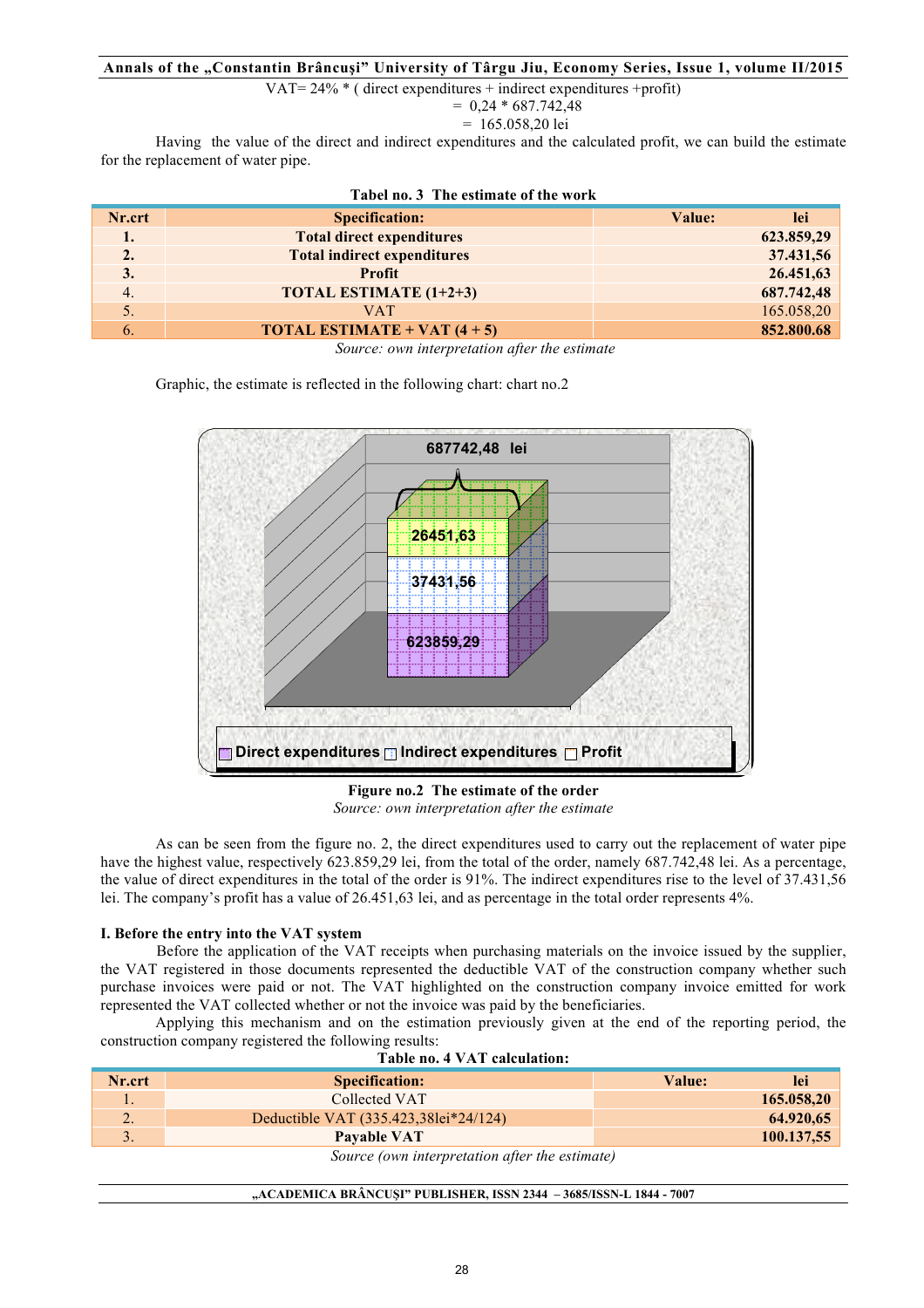As we can see from the calculations, the VAT collected by the company exceeds the amount of VAT to be deducted by the State, which is why the company has to pay the difference between the two values to the State Budget.

### **II. The activity during the application system**

Since the turnover recorded by the company was below the threshold of 2.250.000 lei, in 2013 the analyzed company mandatory follows the VAT collection system and therefore we can observe the following:

\* Provided that the company has negotiated flexible payment terms with suppliers and has collected bills charged to beneficiaries, the company was in a position where it had to pay the VAT collected directly to the state budget without having the right to deduct VAT on purchases without paying the suppliers' invoices.

Given that the company does not charge for services rendered to beneficiaries, in 90 days from the date of issue of the invoice the chargeability tax intervenes. This aspect generates:

\* on the one hand the lack of funds necessary to pay the bills to suppliers – mandatory condition for deduction of VAT on purchases;

\* and on the other hand the obligation to pay VAT on invoices issued after the expiry of 90 calendar days although the bill was not paid by the beneficiaries.

As far as we can see from the foregoing facts the VAT collection system hampered the running of the business creating a need for additional short-term financing to pay maturing obligations. The implementation of the system from administrative point of view produced among others changes in the accounting program; has been added to invoices the mention "VAT receipts" and it was necessary to establish an additional declaration in order to enter the system.

Designed to release liquidity into the market and to help companies in difficult economical times the system has proven to be a deferred payment until the 90th day from receiving the invoice which does not bring significant benefits to taxpayers. Thus in 2014 an EO regulation no.111/2013 stipulates that the chargeability of tax occurs in full or partial consideration of the goods delivered or services rendered and not after 90 days from the issuance of the invoice; the system also becomes optional for taxable persons whose annual turnover does not exceed the threshold of 2.250.000 lei.

### **III. Abandon or continue to apply the VAT collection system?**

Being able to choose and considering the events in 2013, beginning with 2014 the company decided to abandon the implementation of this system. This decision was made because in 2013 the company has encountered difficulties in cashing services and this aspect has led to delays in paying suppliers and state obligations.

# **3. Conclusions**

After studying current legislation and the survey we concluded that the application of VAT collection system has advantages, but also a number of disadvantages.

- Among the advantages of applying VAT collection system are included:
- easing short-term cash-flow for entities who collect with delay their issued invoices
- helps to combat tax evasion
- ! advantage to work with customers like public institutions and entities providing services is the fact that VAT is deferred for 90 days, but in practice it translates differently not only by the activity, but also in the economic sector in working on supplies and purchases, the time of collection / payment of customers / suppliers, mode of financing.

Among the disadvantage of VAT collection system we mention:

 $\triangleright$  tax inequities:

This system does not applies to all entities, only those with turnover of less than £ 2,250,000, with negative effects on entities that exceed this limit in terms of how the deduction of VAT; If the invoice is not received in full within 90 days of issue, the seller is obliged to collect VAT on the 90th day of issue. This violates a balance that was set so far and allowed VAT to be neutral: the relationship between trading partners, the client deduct the date on which a provider collect and owed the state budget and the tax becomes payable on the merits of the final consumer, only its value is sometimes distributed between two or more links into a "market chain" the merchant producer-consumer relationship.

 $\triangleright$  violation of the Tax Code:

Taxes and fees regulated by tax code are based on the following principles:

\* neutral fiscal measures in relation to various categories of investors and shareholders with ownership, ensuring equal conditions Romanian capital and foreign investors;

#### **"ACADEMICA BRÂNCUŞI" PUBLISHER, ISSN 2344 – 3685/ISSN-L 1844 - 7007**